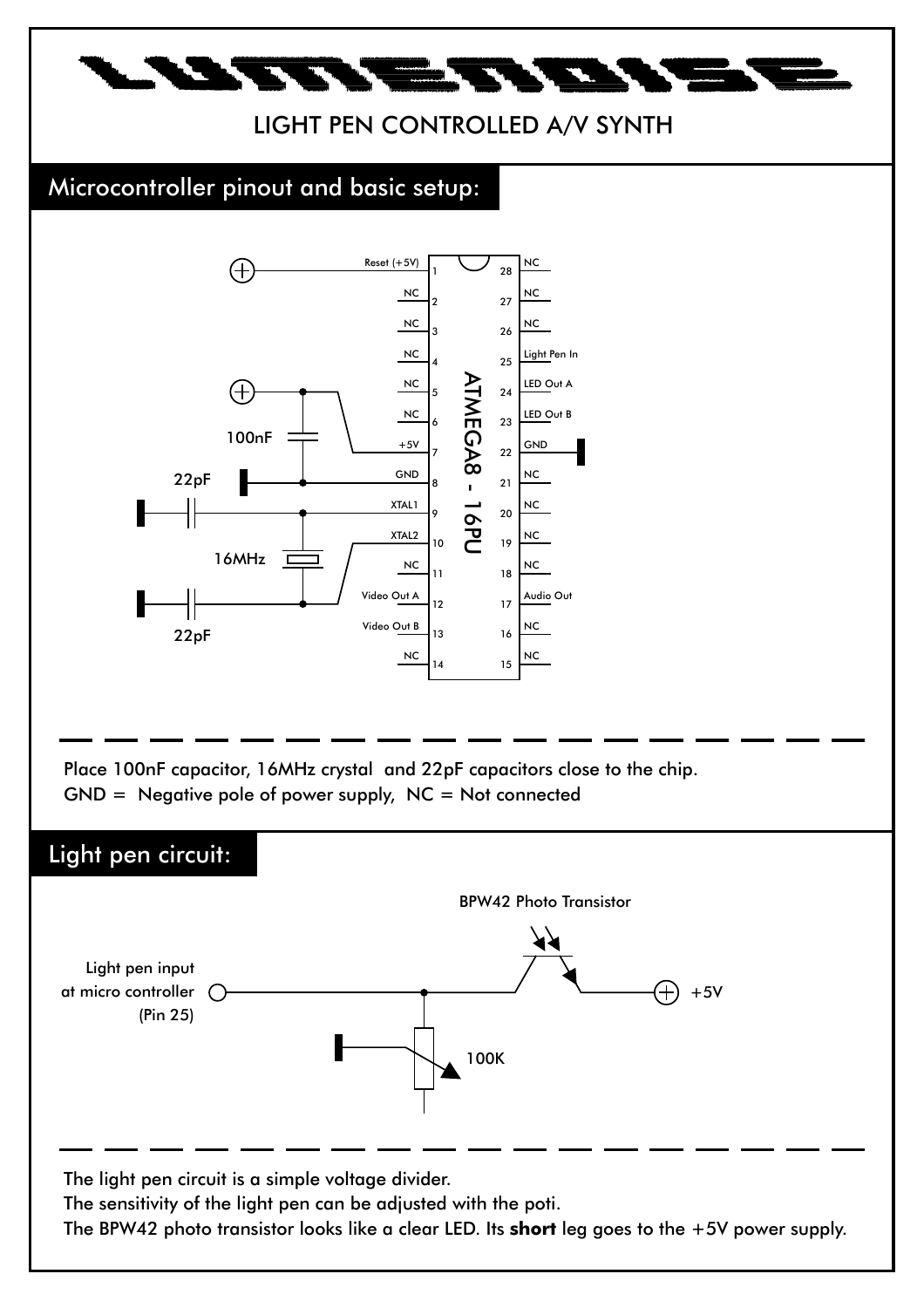

LED 1 lights up if the LED is on the screen, LED 2 lights up if it is not.